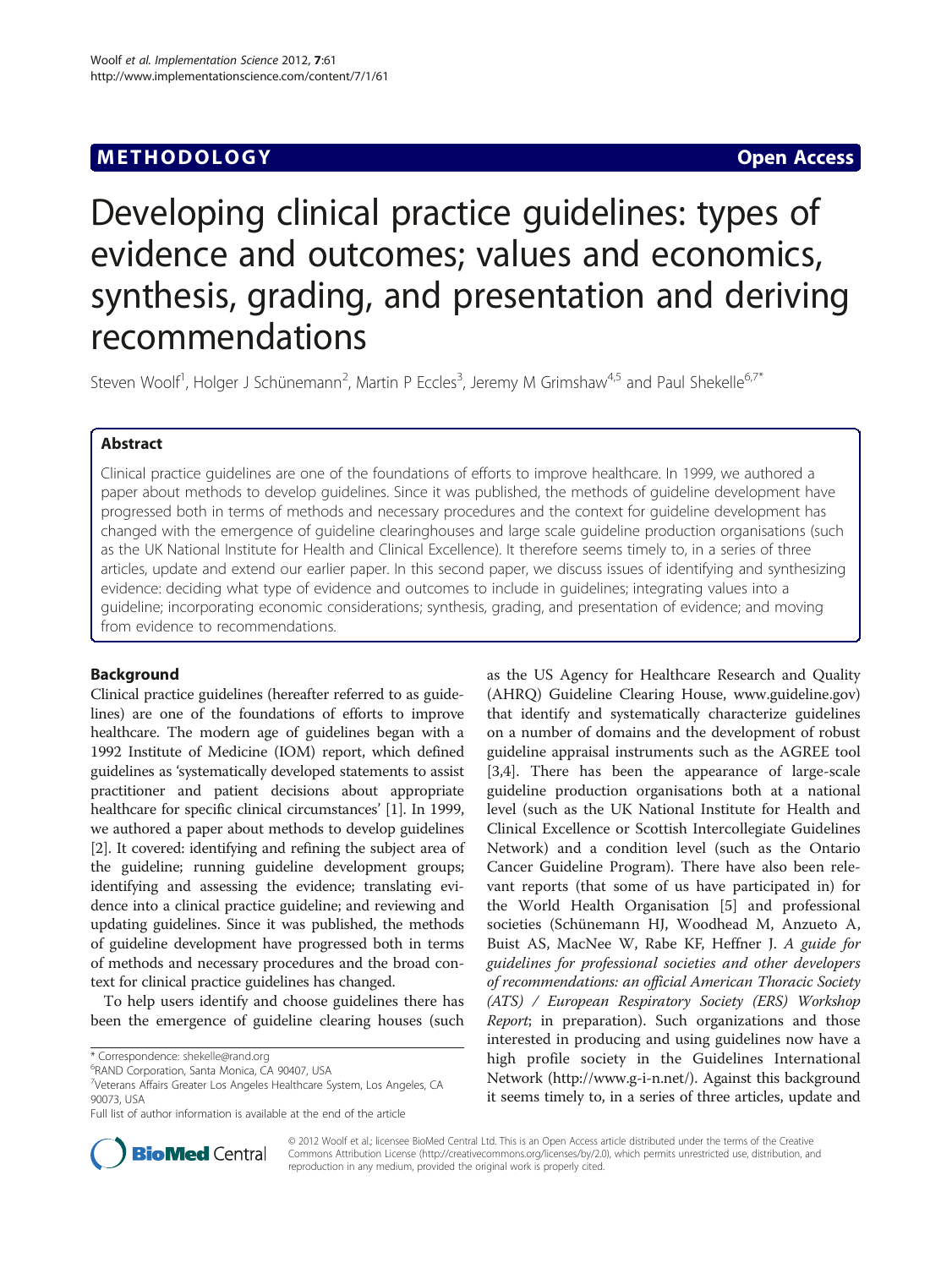extend our earlier paper on the methods of developing clinical practice guidelines. This series is based on a background paper [[6](#page-9-0)] we prepared for the IOM report 'Clinical Practice Guidelines We Can Trust' [[7](#page-9-0)].

In the first paper, we discussed target audience(s) for guidelines, identifying topics for guidelines, guideline group composition, and the processes by which guideline groups function and the important procedural issue of conflicts of interest. In this second paper, we move on to discuss issues of identifying and synthesizing evidence: deciding what type of evidence and outcomes to include in guidelines; integrating values into a guideline; incorporating economic considerations; synthesis, grading, and presentation of evidence; and moving from evidence to recommendations. In the third paper, we will discuss the issues of: reviewing, reporting, and publishing guidelines; updating guidelines; and the two emerging issues of enhancing guideline implementability and how guidelines approach dealing with patients with comorbid conditions.

# Deciding what type of evidence and outcomes to include in guidelines

Guidelines typically consider different clinical questions including: the identification of risk factors for conditions; diagnostic criteria for conditions; prognostic factors with and without treatment; the benefits and harms of different treatment options; the resources associated with different diagnostic or treatment options; and patients' experiences of healthcare interventions. Different study designs provide the most reliable types of evidence for these different questions. Addressing this has implications for the conduct (searching, appraising, and synthesizing stages) of knowledge syntheses being undertaken to inform guideline recommendations. Important principles at this stage of guideline development include the need for guideline developers to make explicit decisions at the outset of the analytic process regarding the specific questions to be answered and the outcomes to be assessed, to have a clear understanding of the analytic logic of the recommendations, to use this model for keeping the analytic work of the group 'on track,' to be explicit about the types of evidence or opinion that support each component of the analytic logic, and to transmit this information clearly to the reader in the rationale statement of the guideline. Any model that achieves these organizational principles serves the purpose of an analytic framework [\[8](#page-9-0)-[13](#page-10-0)].

# Developing an analytical framework

The analytic framework of a guideline is a key element in guideline development. It is in this critical stage that a group defines which questions must be answered to arrive at a recommendation, which types of evidence and information are relevant to the analysis, and by what criteria that evidence will be evaluated. The analytic work encompasses the examination of scientific evidence, expert opinion, clinical experience, and other relevant information and the use of decision rules to translate that information into recommendations. The end product of the process is captured in the analytic logic of the guideline, the rationale for the recommendations.

# Defining the analytic framework

The first step is to define the key questions. What information is required by the group to arrive at a recommendation? It begins with defining the criteria that must be met to convince the group that a clinical behavior should be advocated. The potential options depend on the viewpoint of the group and the nature of the topic. Some groups base the decision on current practice patterns or on opinions drawn from consensus or clinical experience. Many groups base the decision on scientific evidence, but they often differ in how they define effectiveness. Benefits can be defined by various measures of morbidity and mortality. Some groups consider benefits alone, and others consider adverse effects, costs, and other outcomes. It is therefore important for guideline developers to be as explicit as possible in defining outcomes of interest. It is not enough to state that the practice should be 'clinically effective.' What specific outcomes need to be affected to arrive at a recommendation? The group should decide which health, intermediate, and surrogate outcomes will be considered.

A health outcome refers to direct measures of health status, including measures of physical morbidity (e.g., dyspnea, blindness, weakness), emotional well-being, and mortality (e.g., survival, life expectancy). Eddy defines these as 'outcomes that people can experience (feel physically or mentally) and care about' [\[8\]](#page-9-0). An intermediate outcome is an effect that leads to a health outcome, and a surrogate outcome is an effect that is equivalent to a health outcome or can act as its proxy. Intermediate and surrogate outcomes are often physiologic variables, test results, or other measures that do not qualify as health outcomes by themselves but that have established pathophysiologic relationships with these outcomes. For coronary angioplasty, the establishment of arterial patency is an intermediate outcome leading to the desired health outcome of preventing subsequent ischemia. Surrogate outcomes could include electrocardiographic changes as a surrogate for cardiac ischemia, serum creatinine concentration for renal insufficiency, and pulmonary function tests for obstructive pulmonary disease. Although intermediate and surrogate outcomes are clearly less persuasive indices than actual health outcomes, they are often used in the analytic process because they are frequently the only validated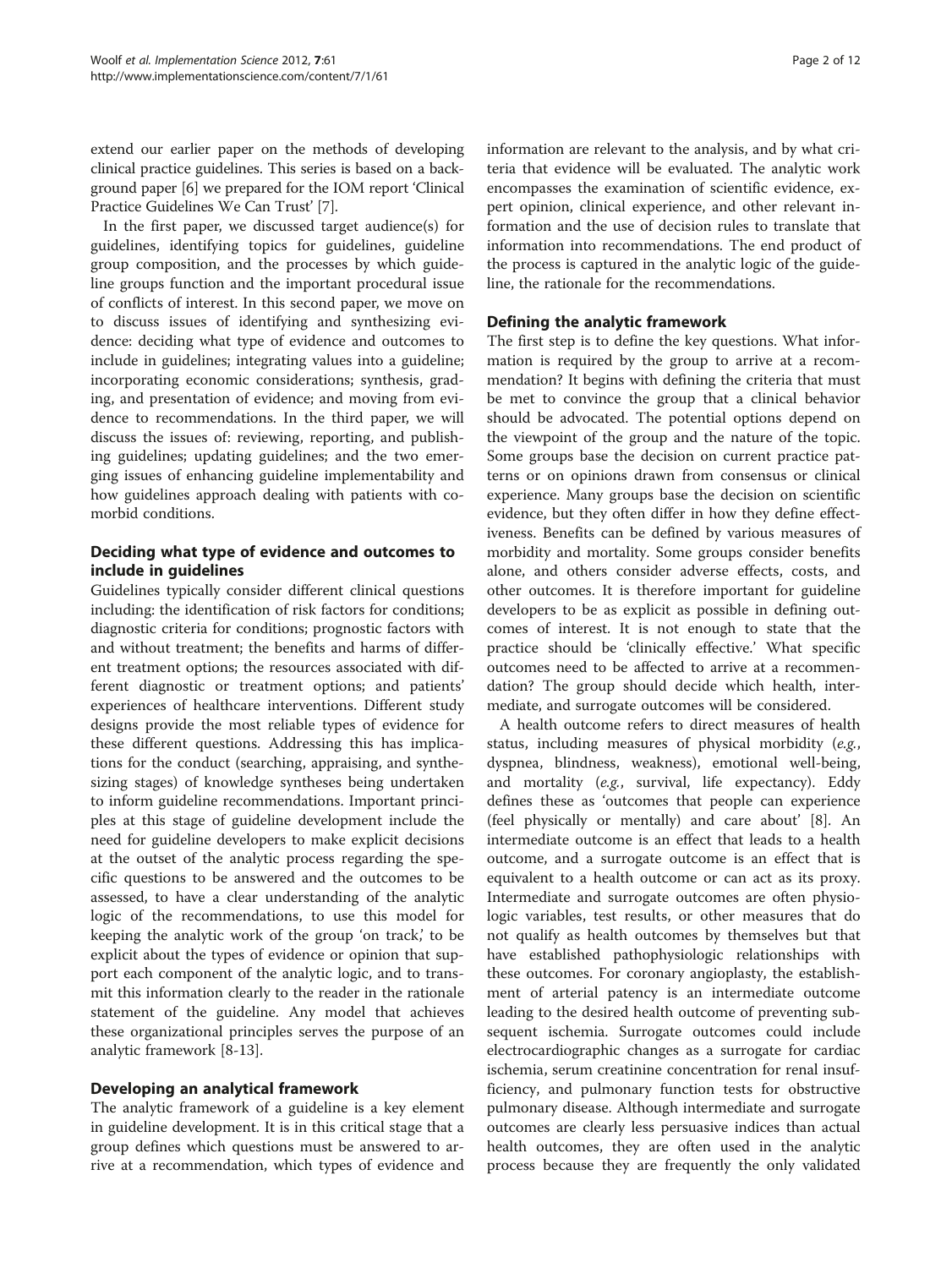outcome measures available in existing research. Guideline developers should determine which of these outcomes must be affected to convince the group that the maneuver should be recommended.

The potentially complex interrelationships between these outcomes are best visualized in a graphic or tabular format. A recent example of an analytic framework is shown in Figure 1, developed by the U.S. Preventive Services Task Force when considering a guideline about screening for osteoporosis [[14](#page-10-0)]. This diagrammatic approach, first described in the late 1980s, emerged from earlier work on causal pathways [\[10\]](#page-10-0), causal models [[11](#page-10-0)], influence diagrams [\[12](#page-10-0)], and evidence models [\[13\]](#page-10-0). The construction of the diagram begins with listing the outcomes that the group has identified as important. This list of benefits, harms, and other outcomes reflects the key criteria that the group must address in its analytic process to assess appropriateness and arrive at a recommendation. Intermediate or surrogate outcomes that the group considers valid markers of effectiveness are next added to the diagram. The interconnecting lines, or linkages, that appear in Figure 1 represent the critical premises in the analytic logic that must be confirmed by the review process to support the recommendation. KQ1 is the overarching question—does risk factor assessment or bone measurement testing lead to reduced fracture-related morbidity and mortality? KQ2, KQ3, KQ4, KQ5, and KQ6 are questions about intermediate steps along the path, concerning the accuracy of risk factor assessment and bone measurement testing, potential harms of testing, and treatment of persons identified as abnormal.

The specification of the presumed relationship between intermediate, surrogate, and health outcomes in a visual analytic framework serves a number of useful purposes. It forces the analysts to make explicit, a priori decisions about the outcomes of interest to arrive at a recommendation. It allows others to judge whether important outcomes were overlooked. It makes explicit the

group's opinions about the appropriateness of intermediate and surrogate outcomes as valid markers of health outcomes. The proposed interrelationships depicted in the diagram revealed the analysts' assumptions about pathophysiologic relationships. They allow others to judge whether the correct questions were asked at the outset.

This type of analytic framework bears a visual resemblance to flowcharts, algorithms, and other graphics, but it differs importantly in content and purpose. The purpose of the visual analytic framework is prospective: the group defines at the outset the criteria it wishes to consider to arrive at a recommendation. The frameworks are conceptually different from algorithms. The linkages define the types of evidence to be reviewed and the outcomes represent measures of effectiveness, whereas the 'arrows' and outcomes in algorithms depict clinical choices, test results, or pathophysiologic events in the workup and treatment of patients [[15,16\]](#page-10-0).

## Filling in the evidence

The linkages in the visual analytic framework provide a 'road map' to guide the process of reviewing the evidence. They provide a specific list of questions that need to be answered by the group to arrive at a recommendation, though they do not define which types of evidence should be searched to provide the information. Once these questions have been answered, the literature review can proceed through an orderly process of searching admissible evidence to find support for the specific linkages in the analytic framework. The evidence supporting the linkages is often heterogeneous, with some linkages supported by randomized controlled trials and others supported by other classes of evidence.

Given the increasing availability of systematic reviews of different types of studies addressing different questions, guideline developers should initially search for relevant systematic reviews for each question as the availability of

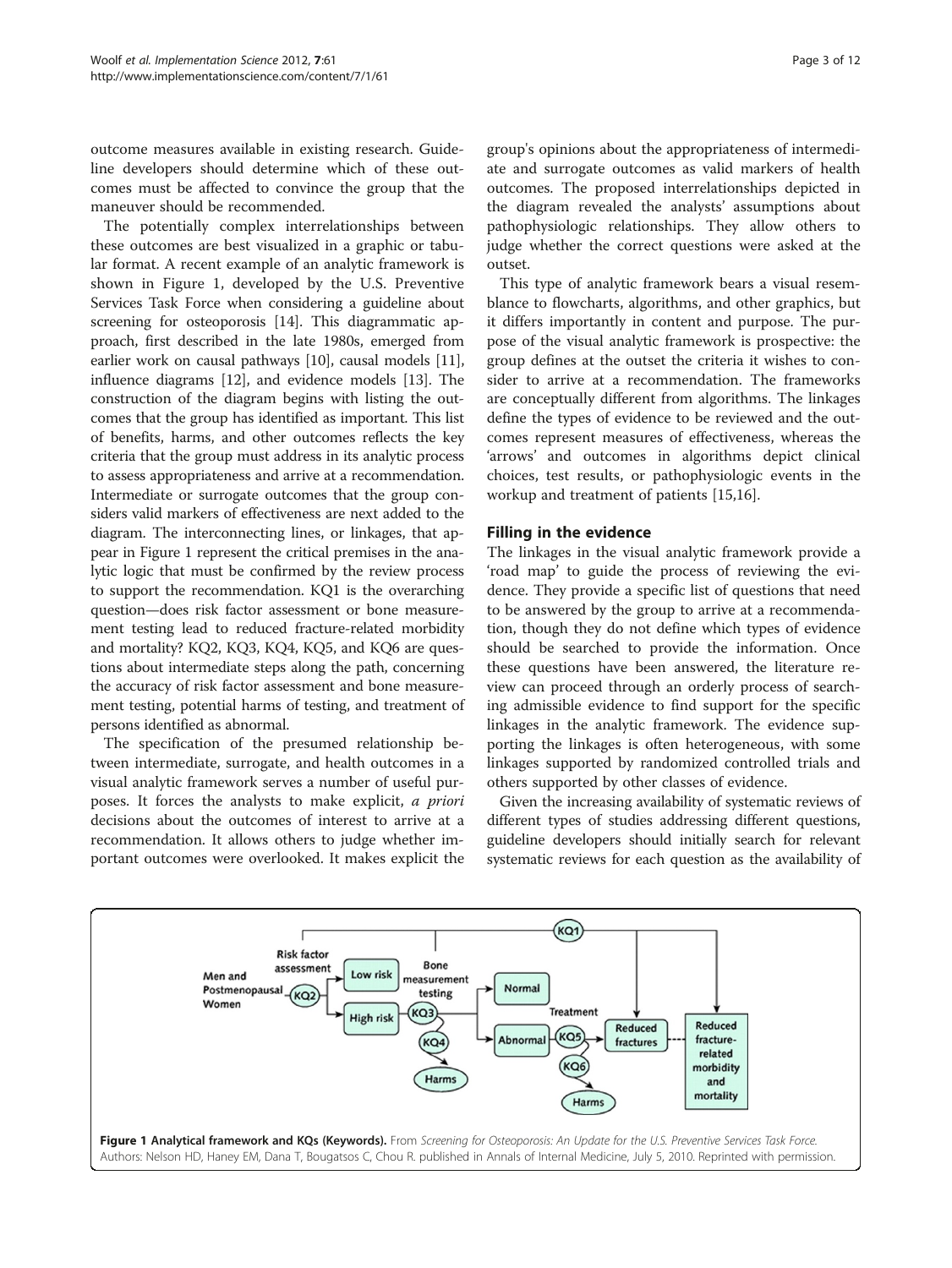an up-to-date, high-quality, relevant systematic review could mitigate the need to undertake a systematic review de novo. Whitlock et al. provide guidance about the methodological and practical issues that developers need to consider when using existing systematic reviews in guideline development [\[17\]](#page-10-0).

## Completing the analytic logic

Often, the information displayed in the analytic framework is only the starting point for more detailed analysis of the data. The completed diagram indicates only the class of evidence that supports a linkage and says little about the results of the studies, the consistency of the findings, or the quality of the data. Approaches for examining the evidence in more detail include the full range of analytic methods, such as simple narrative summaries, evidence tables, meta-analyses, and modeling. As a graphics device, the visual analytic framework is not meant to capture these details. Its role is to identify where the evidence sits in the analytic logic, not to describe what the evidence shows.

Writing a clear rationale statement is facilitated by the information in the analytic framework. The rationale statement can thereby summarize the benefits, harms, and other outcomes that were considered; why the outcomes were considered important (including consideration of patient preferences); the group's assumptions about the relationship between intermediate and surrogate outcomes and health outcomes; and the types of evidence that the group found in support of the linkages. If the review found linkages that lack supporting evidence, the rationale statement can speak honestly about the role that opinion, theory, or clinical experience played in arriving at a recommendation. This 'truth in advertising' helps ensure that the rationale statement provides clinicians, policymakers, and other guideline users with credible information about underlying assumptions. It also helps avoid misleading generalizations about the science, such as claiming that a maneuver is supported by 'randomized controlled trials' when such evidence supports only one linkage in the rationale. By sharing the blueprint for the recommendations, the linkages in the analytic logic allow groups to identify the pivotal assumptions about which they disagree.

Finally, by drawing attention to linkages that lack scientific support, the analytic framework highlights the most important outcomes to be examined by researchers to establish the effectiveness of a clinical practice. This information is essential, in an era of limited research funds, to set priorities and direct outcomes research toward the fundamental questions to be answered. The outcomes identified in the framework also provide a template for testing the efficacy of the guidelines themselves in research evaluating the effect of guidelines on quality of care.

## Integrating values in guideline development

Recommendations do not emerge directly from the empirical data reviewed by a guideline group. When the science clearly indicates substantial net benefit (benefit minus harms) or that an intervention is clearly ineffective or harmful, the need to consider values and preferences is less important. However, two major circumstances occur commonly in guideline development that require sensitivity to personal preferences and subjective judgments.

First, when the evidence is unclear, judgments about the occurrence and effect magnitude of an intervention often depend on subjective judgments about the quality of the studies. For example, a number of randomized controlled trials have evaluated the effectiveness of mammography screening for breast cancer, and a large body of empirical data about the effect size is available [[18\]](#page-10-0). However, for two decades, experts with different opinions about the methods used in the trials have reached different conclusions about the quality of the evidence and the likely mortality reduction from mammography at different ages [[19](#page-10-0)]. In the presence of scientific uncertainty, judgments based on other considerations often, and sometimes legitimately, take on greater importance. Guideline developers often consider clinical experience, expert opinion, the health condition in question and its severity, the potential harms of the intervention, and the potential harms of inaction. These judgments inevitably color how groups characterize the evidence and frame recommendations in the face of uncertainty [\[20](#page-10-0)]. In some instances, groups opt for neutrality, stating that there is insufficient evidence to make a recommendation [\[21\]](#page-10-0). In other circumstances, as when the condition poses great risk or there is little potential harm, the group may recommend the intervention despite inadequate evidence. In the opposite circumstance, when concerns about potential harms are heightened, a group may recommend against an intervention pending more convincing evidence [[22](#page-10-0)]. Whatever choice is made, it is best for guideline developers to be transparent about value judgments [[23\]](#page-10-0). The rationale for concluding that the evidence is strong, weak, or equivocal should be explained, preferably in detail. Concerns about the methods used for performing studies or evaluating outcomes should be outlined, both to explain the group's rationale but also to guide future research to address limitations in the evidence. For example, knowing that guideline groups have recurrently cited contamination of the control group as a weakness in studies of an intervention will encourage future studies to devise innovative methods to address this concern.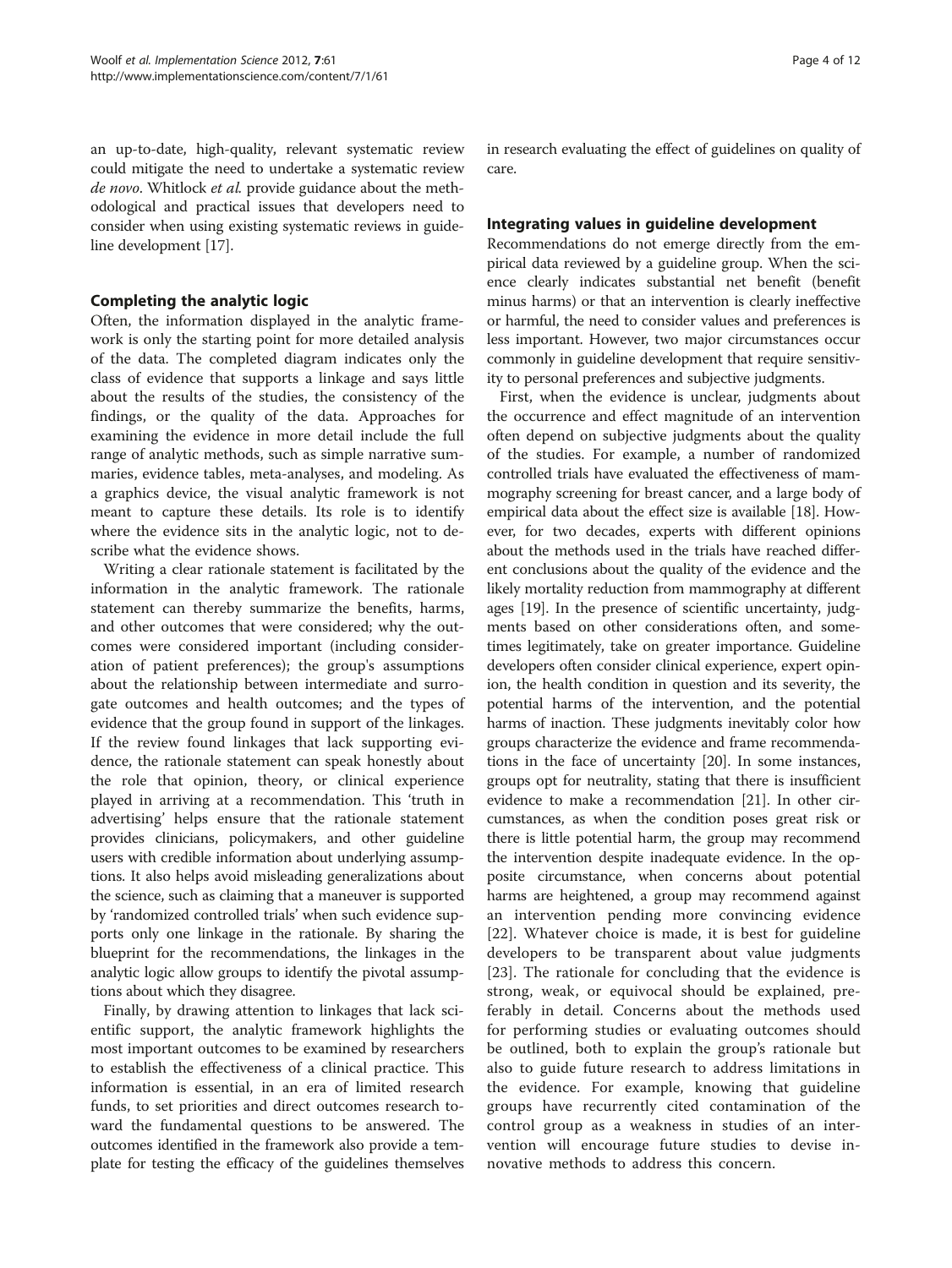Second, even when the occurrence or effect size is sufficiently clear from the data, the judgment of whether benefits outweigh harms can often be inherently subjective [[24](#page-10-0)]. In such 'close calls', people faced with the same data about the probabilities of benefits and harms can reach different conclusions about net benefit because of the different values, or utilities, they assign to the outcomes [[25,26](#page-10-0)]. For example, the risk of developing urinary incontinence from radiation therapy for prostate cancer may be less disconcerting to an oncologist or patient who is focused on the hazard of the cancer than to a clinician or patient who is more concerned about quality of life than life expectancy. These subjective judgments are neither right nor wrong, but they do influence conclusions about net benefit and a group's leanings on whether or not to recommend an intervention.

Groups have two options for dealing with close calls that involve difficult tradeoffs. First, they can make the decision themselves and conclude whether benefits outweigh harms. The group, with its in-depth knowledge of the clinical topic and the underlying science, can infer how most patients would react if faced with the same information. Such groups act as a proxy for patients, and the advantage of this approach is that the group has mastery of details that are often beyond the ability of most patients to digest or most busy clinicians to explain. The disadvantage of this approach is its inherent paternalism and the risk of misjudgments by the group [[27\]](#page-10-0). The second option for dealing with close calls is for the group to eschew a blanket recommendation but to instead encourage shared or informed decision-making, in which the patient is encouraged to review the tradeoffs with their clinician and make an individual decision based on personal preferences [[28,29\]](#page-10-0). When this is done, the group expressly avoids taking a policy stance. Its policy is to advise clinicians to engage the patient in the decision; such groups recognize that the determination of whether benefits outweigh harms is sensitive to utilities, a determination that can only be made individually by the patient and clinician, not by a guideline group [[30\]](#page-10-0). The advantage of this approach is its respect for autonomy and individual choice, in which guidelines become a tool for patient empowerment, engagement, and activation [\[31,32](#page-10-0)]. If the group eschews a recommendation and instead advocates shared decision-making, it is helpful if the guideline includes details about the content areas the patient-clinician conversation should cover. The guideline group is likely to have a clear sense of the preference-sensitive issues that influence the benefitharm tradeoff and can therefore outline the items the patient and clinician should review, the relevant evidence, the role of decision aids, and other suggestions for incorporating personal preferences into the decisionmaking process.

# Incorporating economic considerations in guideline development

There has been no widely accepted successful way of incorporating economic considerations into guidelines. However, the reasons for considering costs are clearly stated: 'Health interventions are not free, people are not infinitely rich, and the budgets of [healthcare] programs are limited. For every dollar's worth of healthcare that is consumed, a dollar will be paid. While these payments can be laundered, disguised or hidden, they will not go away' [[8](#page-9-0)]. Such opportunity costs are a universal phenomenon. It is also the case that while considerations of effectiveness may be applicable across different healthcare systems, considerations of cost and values are more likely to be healthcare system-specific. Therefore, a cost-effectiveness guideline may be less transferable than one based solely on clinical effectiveness.

In the USA, the 1992 IOM report [\[33\]](#page-10-0) offered the aspirational recommendation that every set of clinical guidelines should include information on the cost implications of the alternative preventive, diagnostic, and management strategies for each clinical situation. The stated rationale was that this information would help potential users to better evaluate the potential consequences of different practices. However, they then acknowledged that 'the reality is that this recommendation poses major methodological and practical challenges.' Although there is emerging practical experience, this position has not really changed. In addition, it has also become recognized that issues of cost are much more likely to be health system-specific (as compared to the clinical evidence areas of guideline development) and so, unless explicitly mandated—like the UK National Institute for Health and Clinical Excellence (NICE)—many guideline developers do not do this.

Some guideline development organizations (e.g., NICE) advocate the review of appropriate cost-effectiveness studies alongside the review of the clinical evidence, though, in their guideline development manual, they note that 'only rarely will the health economic literature be comprehensive enough and conclusive enough that no further analysis is required. Additional economic analyses will usually be needed.' The available 'economic evidence' may be limited in terms of general applicability to the specific context of the clinical guideline, but can be useful in framing the general bounds of costeffectiveness of management options for a clinical condition and providing an explicit source for some of the assumptions that may have to be made.

The methods of incorporating economic considerations are shaped by the methods of guideline development [\[34](#page-10-0)]. Early on in the development of each of the guidelines, there is a fundamental decision to be made about how to summarize the data and whether or not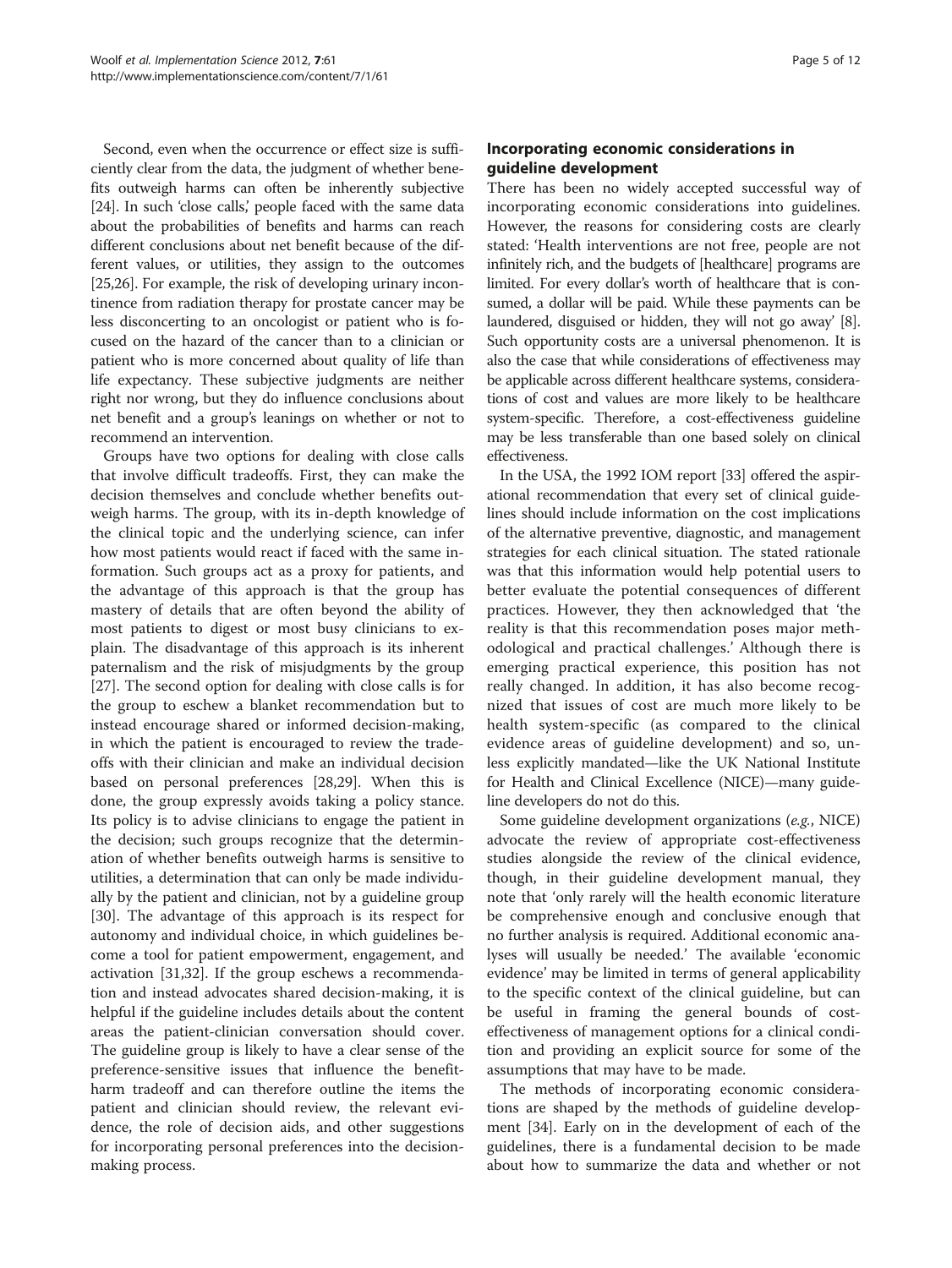there are common outcomes across studies. If common outcomes are available, then it may be possible to use quantitative techniques (meta-analysis or meta-regression) leading to summary relative and absolute estimates of benefit, and it may then be possible to formally combine the elements of effectiveness and cost into a summary cost-effectiveness statistic. With relatively broad clinical areas (e.g., the management of type 2 diabetes), it is more difficult to do this, whereas for narrower areas (e.g., choosing a drug to treat depression) it is may be more feasible.

If the evidence summary is to be qualitative (a narrative review of studies) the data can be set out in ways that facilitate easy comparison between studies by using common descriptors (e.g., study design, study population, intervention, duration of intervention) using evidence tables. However, under these circumstances it may not be possible to make estimates of cost-effectiveness unless the evidence summary is dominated by one study with appropriate outcomes. For guidelines that use qualitative evidence summary methods (not amenable to meta-analysis), it is usually only possible to present cost data alongside the evidence of clinical effectiveness allowing a reader to make their own judgments about the relative weight to be ascribed to these two dimensions of evidence. It is possible to make cost minimization statements such as: 'as the treatments appear equivalent clinicians should offer the cheapest preparation that patients can tolerate and comply with.'

For guidelines focused on a single decision, it may be possible to incorporate economic data into a formal decision analysis framework. Traditionally, it is the province of health economics to model (combine, adjust, extrapolate, represent) intermediate clinical outcome data and data from other sources to explore the overall costs and consequences of treatment alternatives. In principle, it is possible to map clinical data onto generic quality of life scores, model the advancement of disease and produce cost per quality-adjusted life year (QALY) estimates for each treatment decision. However, such a process contrasts with the above methods in a number of ways. First, although they may have a role in informing the questions, values, and assumptions that go into a model, there is no clear role for a multi-disciplinary guideline development group in deriving recommendations around the clinical decision—the 'right decision' is produced by the model. Second, the data are aggregated into a single metric, the constituent elements of which (and their associated uncertainty) are not transparent. Third, the complexity of modeling a single decision is often such that the viability of the method to deal with more complex clinical decisions, which have multiple interdependencies, has to be questioned. Therefore, the appropriate application of a decision analysis-driven guideline is currently unclear and a question for further research.

#### Guideline recommendations Wording recommendations

An important aspect of developing recommendations that will favorably influence care is the wording used for the recommendations. McDonald [\[35\]](#page-10-0) and others have lamented the existence of recommendations that are vague or nonspecific, and that use what they call 'weasel words,' as in 'patients with < condition name > should be offered the intervention if clinically appropriate' or 'clinicians should follow-up patients given the intervention every four weeks, or sooner if necessary' because clinicians trying to use the guideline may have difficulty, or themselves be uncertain about, what constitutes 'clinically appropriate' or 'if necessary.' Grol et al. found that Dutch general practitioners followed guideline recommendations that were vague or nonspecific 35% of the time, while 'clear' recommendations were followed 67% of the time [[36\]](#page-10-0). An experimental study using vignettes of patients with back pain found that specific guidelines produced more appropriate and less inappropriate orders for electro-diagnostic tests than did vague guidelines [\[37\]](#page-10-0). Michie and Johnston, using evidence from psychological research, went so far as to conclude that the 'most cost effective intervention to increase the implementation of guidelines is rewriting guidelines in behaviorally specific terms' [[38](#page-10-0)].

However, a standard for wording of recommendation does not exist [\[39\]](#page-10-0). The lack of a standard is reflected in the results of a comprehensive evaluation of over 1,275 randomly selected recommendations (out of over 7527) from the National Guideline Clearinghouse by Hussain et al. [\[40\]](#page-10-0). Recommendations were presented with great inconsistency within and across guidelines, and 31.6% did not present executable actions. Over one-half (52.6%) did not indicate the strength of the recommendation.

The Editorial Board of the National Guideline Clearinghouse 'encourages [guideline] developers to formulate recommendation statements that are 'actionable' and that employ active voice, rather than passive voice' [\[41](#page-10-0)]. In the UK, NICE describes that recommendations should be clear and concise, but include sufficient information that they can be understood without reference to other supporting material (National Institutes for Health and Clinical Excellence Handbook) [\[42\]](#page-10-0).

Clarity and precision in guidelines are desirable not only to facilitate implementation by clinicians and patients but also to be incorporated into decision support tools (e.g., prompts used by electronic medical records, standing orders, checklists) to facilitate guideline implementation. However, guideline developers who closely follow evidencebased methods in formulating guidelines may find the science inadequate to justify such precision. Under such circumstances, ambiguity may more faithfully reflect adherence to the data than would spurious precision. For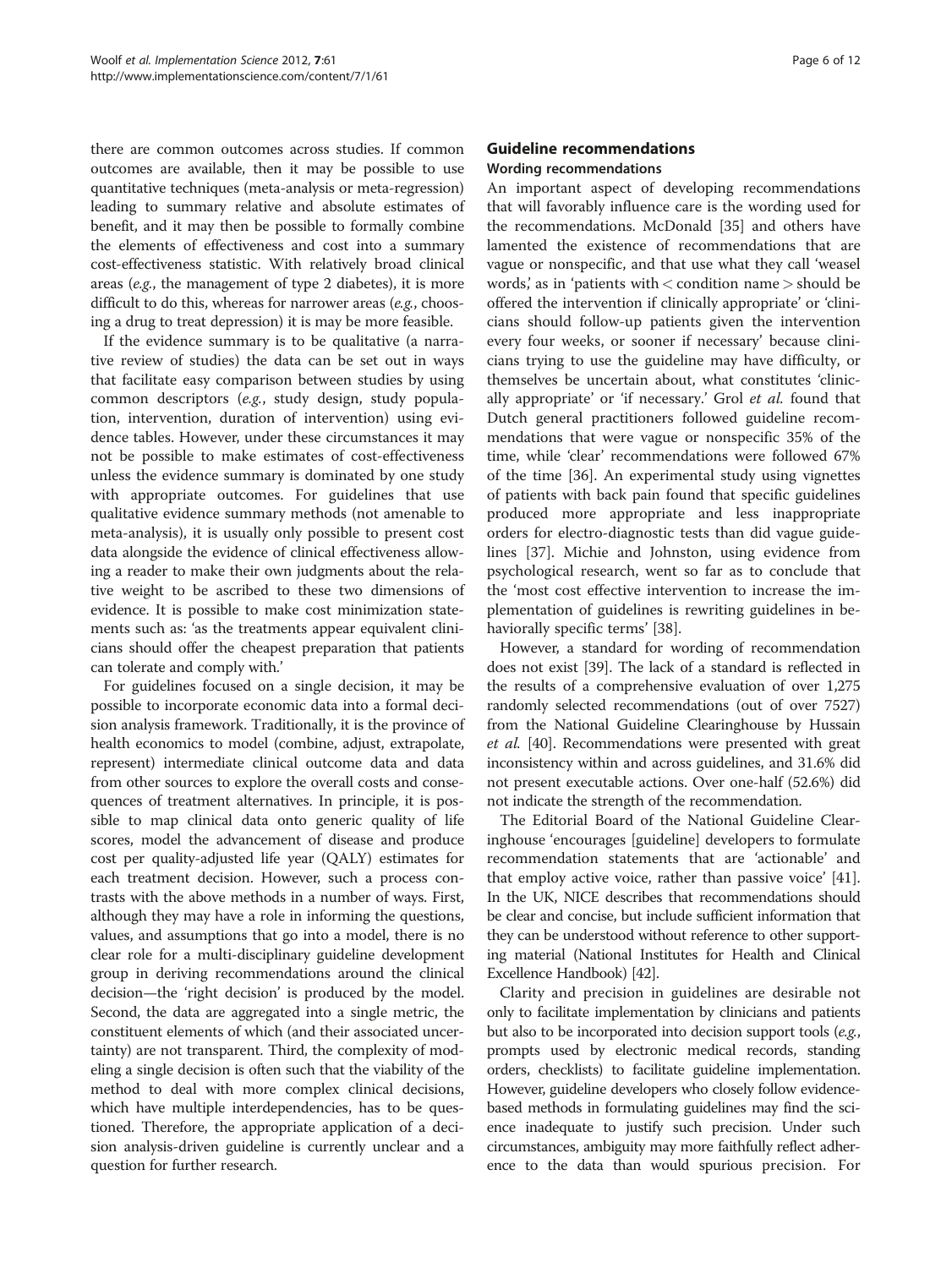example, the evidence indicates that Papanicolaou smears are effective every one to three years, and that mammographic screening can reduce mortality whether it is performed annually or every other year [\[43\]](#page-10-0). For some screening tests, there is inadequate evidence to specify any interval or to define the risk groups for which screening is appropriate. When research has not determined that one interval is effective and another is not, arbitrarily fabricating a precise answer may satisfy demands for 'clear' guidelines but it departs from the evidence. It also exposes clinicians and patients to potential harm by proscribing care practices that may be entirely reasonable. Evidencebased guideline developers therefore always struggle with the tension between providing guidance that is as clear and precise as possible and the need to not reach beyond the supporting science.

The little evidence that does exist suggests that consumers of healthcare recommendations prefer knowing about the underlying quality of evidence, and that symbols to indicate the strength of recommendations are more informative than numbers [\[44,45\]](#page-10-0). Based on their review of the NGC database, Hussain et al. suggest six criteria to be followed in the presentation and formulation of recommendations (Table 1).

# What approaches to grading the quality of evidence and strength of recommendations exist?

Grading of healthcare recommendations began with the Canadian Task Force on the Periodic Health Examination over three decades ago [\[46\]](#page-10-0). In 2002, AHRQ published a systematic review of existing systems to grade the quality of evidence and strength of recommendations [[47](#page-10-0)]. The AHRQ review considered 40 systems until the year 2000 that addressed grading the strength of a body of evidence. The important domains and elements for the systems to grade the strength of evidence that the authors agreed on were quality (the aggregate of quality ratings for individual studies, predicated on the extent to which bias was minimized), quantity (magnitude of effect, numbers of studies, and sample size or power), and consistency (for any given topic, the extent to which similar findings are reported using similar and different study designs).

In 2005, the Canadian Optimal Medication Prescribing and Utilization Service (COMPUS), a department within the Canadian Agency for Drugs and Technology in Health (CADTH), used a detailed process to evaluate and select an evidence grading system and expanded the work by AHRQ (while accepting it) until the year 2005 [[48](#page-10-0)]. Nearly 50 evidence grading systems were identified from 11 review articles. Experts in evidence evaluation methodology helped identify an additional 10 instruments or systems not included in the list of identified grading systems. The identified instruments and systems were evaluated using the AHRQ evaluation grids. The highest scoring instruments were the Grading of Recommendations, Assessment, Development and Evaluation (GRADE) working group and the SIGN approaches [\[48\]](#page-10-0). A second round of expert consultation and stakeholder input from all interested parties confirmed the selection of these instruments. However, SIGN—while providing a detailed system for assessing the quality of individual studies—provided no clear guidance for summarizing the quality of evidence across studies and for moving from the research evidence to recommendations. SIGN therefore recently adopted GRADE that laid out these steps more explicitly.

## GRADE

A number of publications describe the GRADE approach and its development [[44,49-57](#page-10-0)]. The GRADE working group [\(www.gradeworkinggroup.org\)](http://www.gradeworkinggroup.org) [\[49](#page-10-0)] emphasizes the link between the quality of a body of evidence and the recommendation, but recognizes that other factors beyond the quality of evidence contribute to the strength of a recommendation, such as patient values and preferences [[58](#page-10-0),[59](#page-10-0)].

GRADE considers eight factors in the assessments of the quality of evidence for each important outcome (Table [2\)](#page-7-0). Concerns about any of five factors can lower the confidence in an estimate of effect and study quality: study design and execution (risk of bias); consistency of the evidence across studies; directness of the evidence (including concepts of generalizability, transferability and external validity); the precision of the estimate of the effect; and publication bias. The presence of any of

#### Table 1 Criteria to be followed in the presentation and formulation of recommendations

Identify the critical recommendations in guideline text using semantic indicators (such as The Committee recommends. . .' or 'Whenever X, Y, and Z occur clinicians should . . .') and formatting (e.g., bullets, enumeration, and bold face text).

<sup>2.</sup> Use consistent semantic and formatting indicators throughout the publication.

<sup>3.</sup> Group recommendations together in a summary section to facilitate their identification.

<sup>4.</sup> Do not use assertions of fact as recommendations. Recommendations must be decidable and executable.

<sup>5.</sup> Avoid embedding recommendation text deep within long paragraphs. Ideally, recommendations should be stated in the first (topic) sentence of the paragraph and the remainder of the paragraph can be used to amplify the suggested guidance.

<sup>6.</sup> Clearly and consistently assign evidence quality and recommendation strength in proximity to each recommendation and distinguish between the distinct concepts of quality of evidence and strength of recommendation.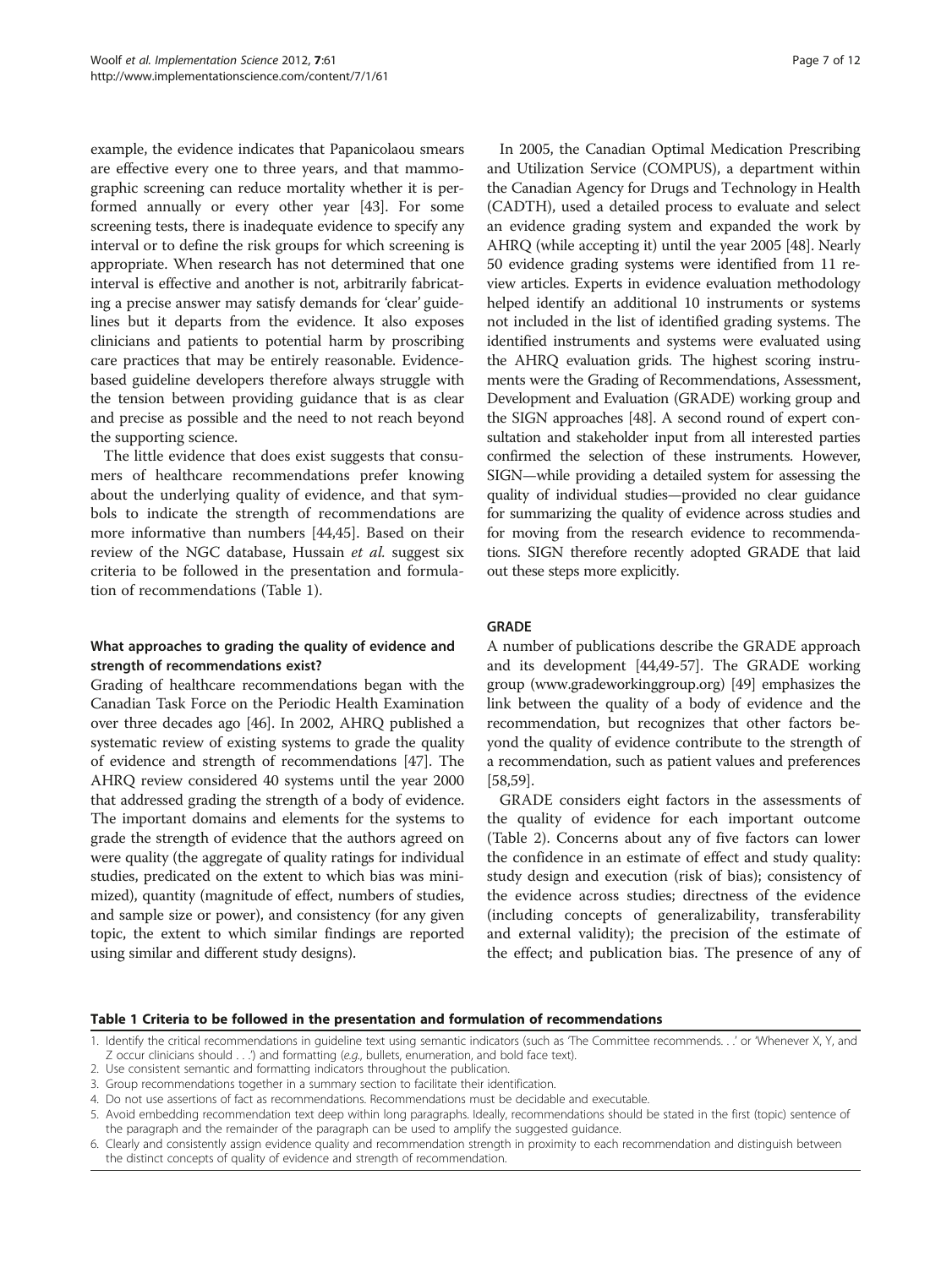<span id="page-7-0"></span>the following three factors can increase the quality of evidence: a strong or very strong association; a doseeffect relationship; and all plausible residual confounding may be working to reduce the demonstrated effect or increase the effect if no effect was observed. The overall quality of evidence is determined by the lowest quality of evidence for each of the critical outcomes. However, when outcomes point in the same direction (all critical outcomes suggesting benefit), then the overall quality of evidence reflects the quality of the better evidence (e.g., two critical outcomes showing convincing benefit are of low quality and a third of very low quality, the overall quality is not reduced from low to very low).

A substantial conceptual difference between GRADE and other approaches is the handling of expert opinion. GRADE specifically acknowledges that expertise is required for interpretation of any form of evidence ('judgments') but considers that opinion is an interpretation of—sometimes unsystematic—evidence, but not a form of evidence.

#### Factors that influence recommendations

Four factors influence whether a panel makes a recommendation for or against a management strategy. These four factors include: the quality of the available supporting body of evidence; the magnitude of the difference between the benefits and undesirable downsides or harms; the certainty about or variability in values and preferences of patients; and the resource expenditure associated with the management options.

#### Quality of evidence

The quality of evidence reflects the confidence or certainty in the estimates of effects related to an outcome. If guideline panels are uncertain of the magnitude of the benefits and harms of an intervention, it is unlikely they can make a strong recommendation for that intervention (see section on quality of evidence). Thus, even when there is an apparent large gradient in the balance of advantages and disadvantages, guideline developers will be appropriately reluctant to offer a strong recommendation for an intervention if the quality of the evidence is low.

#### The balance between benefits and undesirable downsides

When the benefits of following the recommendation clearly outweigh the downsides, it is more likely that the recommendation will be strong. When the desirable and undesirable consequences are closely balanced, a weaker recommendation is warranted. While most original studies and systematic reviews present the magnitudes of effect of outcomes in relative terms (e.g., relative risk, hazard ratio, odds ratio), weighing the magnitude of the difference between the benefits and downsides to develop a recommendation also requires the knowledge of the likely absolute effects for a specific population or situation. If the guideline panel judges that the balance between desirable and undesirable effects varies by baseline risk, it can issue separate recommendations for groups with different baselines risks when tools for risk stratification are available for the guideline users [\[60](#page-10-0)[,61](#page-11-0)]. Often, when values and preferences or attitude towards the resource use may differ from those assumed by guideline developers, patients, clinicians, and policy makers may choose to examine the magnitude of effects of management options on the outcomes of interest themselves, rather than relying on judgments of those making the recommendation.

## Uncertainty or variability of patient values and preferences

Different patients can take different views about what outcome constitutes benefit or harm and clinicians' understanding of importance of particular outcomes for patients can differ from that of the patients. Explicit

|  | Table 2 A summary of the GRADE approach to grading the quality of evidence for each outcome |  |  |  |
|--|---------------------------------------------------------------------------------------------|--|--|--|
|--|---------------------------------------------------------------------------------------------|--|--|--|

| Source of body<br>of evidence | Initial rating<br>of quality | <b>Factors that</b><br>may decrease<br>the quality                       | Factors that may increase the quality                                                                                                   | <b>Final quality</b><br>of a body of<br>evidence *                                                         |
|-------------------------------|------------------------------|--------------------------------------------------------------------------|-----------------------------------------------------------------------------------------------------------------------------------------|------------------------------------------------------------------------------------------------------------|
| Randomised<br>trials          | High                         | 1. Risk of bias<br>2. Inconsistency<br>3. Indirectness<br>4. Imprecision | 1. Large effect<br>2. Dose-response<br>3. All plausible residual confounding would reduce<br>the demonstrated effect or would suggest a | High<br>$(\oplus \oplus \oplus \oplus \text{ or } A)$<br>Moderate<br>$(\oplus \oplus \oplus \bigcap$ or B) |
| Observational<br>studies      | l ow                         | 5. Publication<br>bias                                                   | spurious effect if no effect was observed                                                                                               | l ow<br>$(\oplus \oplus \bigcap \bigcap$ or C)<br>Very low<br>or D)<br>(⊕റററ                               |

\*Quality of evidence definitions.

High: Further research is very unlikely to change confidence in the estimate of effect.

Moderate: Further research is likely to have an important impact on confidence in the estimate of effect and may change the estimate.

Low: Further research is very likely to have an important impact on confidence in the estimate of effect and is likely to change the estimate. Very low: Any estimate of effect is very uncertain.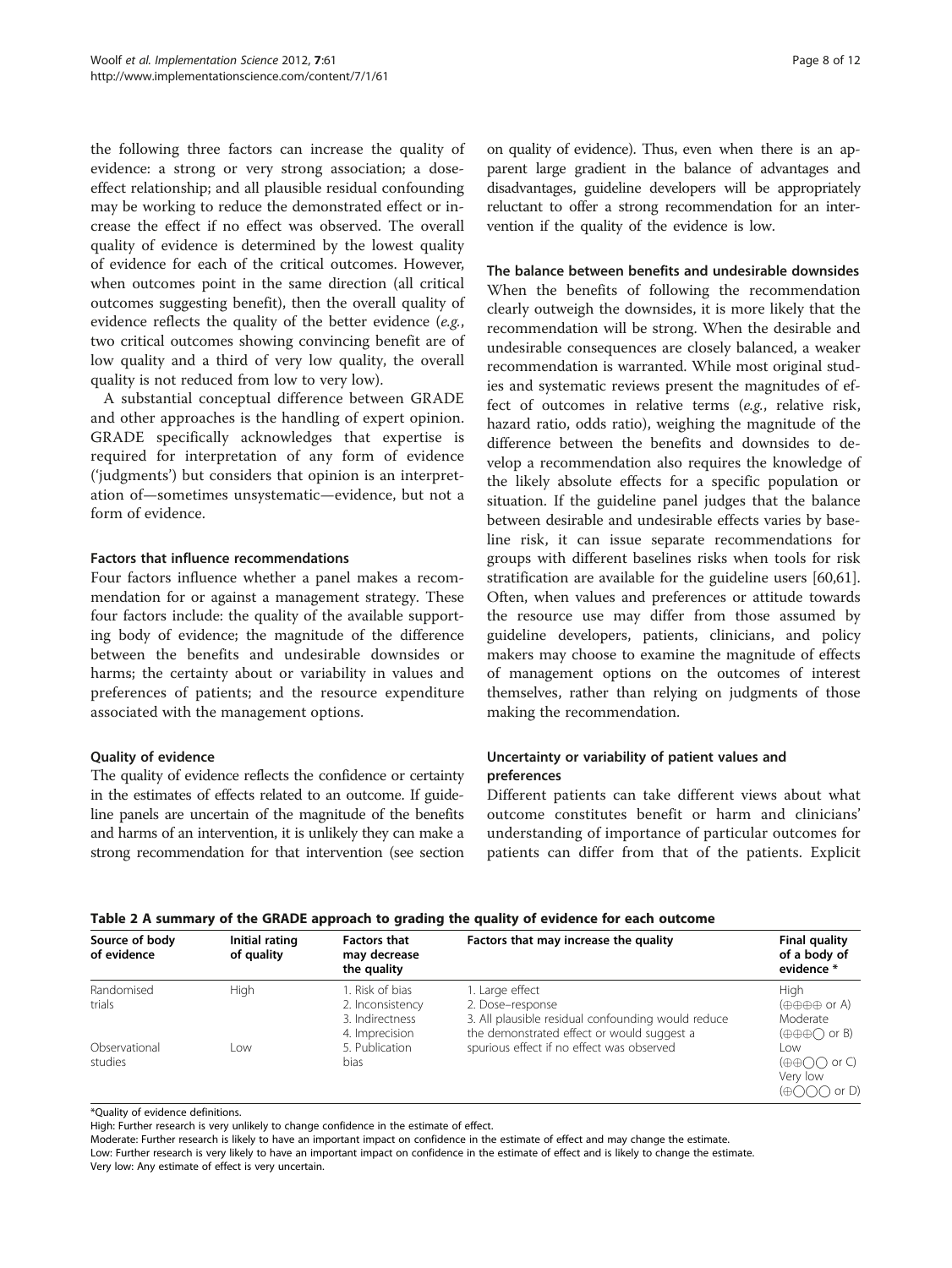| Target group                                             | Strong recommendations*                                                                                               | Conditional (weak) recommendations                                                                                                                                                                                                        |  |
|----------------------------------------------------------|-----------------------------------------------------------------------------------------------------------------------|-------------------------------------------------------------------------------------------------------------------------------------------------------------------------------------------------------------------------------------------|--|
| Patients                                                 | Most people in your situation would want the<br>recommended course of action and only a small<br>proportion would not | The majority of people in your situation would want the<br>recommended course of action, but many would not                                                                                                                               |  |
| Clinicians                                               | Most patients should receive the recommended course of<br>action                                                      | Recognise that different choices will be appropriate for<br>different patients and that you must make greater effort<br>with helping each patient to arrive at a management<br>decision consistent with his or her values and preferences |  |
|                                                          |                                                                                                                       | Decision aids and shared decision making are particularly<br>useful                                                                                                                                                                       |  |
| Policy makers and<br>developers of quality<br>indicators | The recommendation can be adopted as a policy in most<br>situations                                                   | Policy making will require substantial debate and<br>involvement of many stakeholders                                                                                                                                                     |  |

<span id="page-8-0"></span>Table 3 Implications of the two grades of strength of recommendations in the GRADE approach

\* Strong recommendations based on high quality evidence will apply to most patients for whom these recommendations are made, but they may not apply to all patients in all conditions; no recommendation can take into account all of the often-compelling unique features of individual patients and clinical circumstances.

consideration of patients' values and preferences in making recommendations stems from acknowledgement of patients' liberty (autonomy). Alternative management strategies always have associated advantages and disadvantages and thus a trade-off is always necessary. How patients and guideline panel members value particular benefits, risks, and inconvenience is critical to any recommendation and its strength. However, data about patients' preferences and values are often limited. GRADE urges guideline panels to state explicitly what values and preferences they considered and what weight they placed on each outcome. This transparent explanation facilitates the interpretation of recommendations, especially weak ones for which the best course of action is less certain.

#### Costs or resource utilization

One could consider resource utilization as one of the outcomes when balancing positive and negative consequences of competing management strategies. However, as was mentioned above, costs are much more variable over time and geographic areas than are other outcomes. In addition, the implications of the utilized resource vary widely. For example, a year's prescription of a drug may pay for a single nurse's salary in the United States, ten nurses' salaries in Romania, and thirty nurses' salaries in India. Therefore, while higher costs will reduce the likelihood of a strong recommendation in favor of a particular

## Table 4 Criteria to be met for a recommendation for use of interventions in the context of research to be sensible

1. There must be important uncertainty about the effects of the intervention (e.g., low or very low quality evidence for either or both the desirable and undesirable consequences.

2. Further research must have the potential to reduce that uncertainty at a reasonable cost.

3. The potential benefits and savings of reducing the uncertainty outweigh the potential harms and costs of either using or not using the intervention based on currently available evidence

intervention, the context of the recommendation will be critical. In considering resource allocation, those making recommendations must be very specific about the setting to which a recommendation applies and the perspective they took, *i.e.*, that of a patient, a third party payer or society as a whole.

#### Making recommendations

Those making recommendations may have higher or lower confidence that following their recommendation will do more good than harm across the range of patients for whom the recommendation is intended [\[62](#page-11-0)]. They inform users of guidelines (e.g., clinicians, patients and their family members, policy makers) about the degree of their confidence by specifying the strength of recommendations. While in reality the balance between desirable and undesirable consequences is a continuum, the GRADE approach uses two grades of the strength of recommendations—strong or weak (also known as conditional)—reflecting the confidence in the clarity of that balance or lack thereof (Table 3). This dichotomy serves to simplify the message, and improve understanding and communication. In various guidelines following the GRADE approach words other than 'weak' have been used to express the lower confidence in the balance of benefits and downsides, e.g., 'conditional,' 'qualified,' or 'discretionary.'

Sometimes, authors of guidelines formulate their recommendations only as statements about the available evidence (e.g., chromones are effective in the treatment of allergic rhinitis), but do not explicitly specify what action should follow (e.g., should chromones be used in treatment of allergic rhinitis, given all other available treatment options?) [[40](#page-10-0)]. GRADE suggests phrasing recommendations in an active voice as clear indications what specific action should follow. For example, many guidelines developed following the GRADE approach worded their recommendations as 'we recommend ...'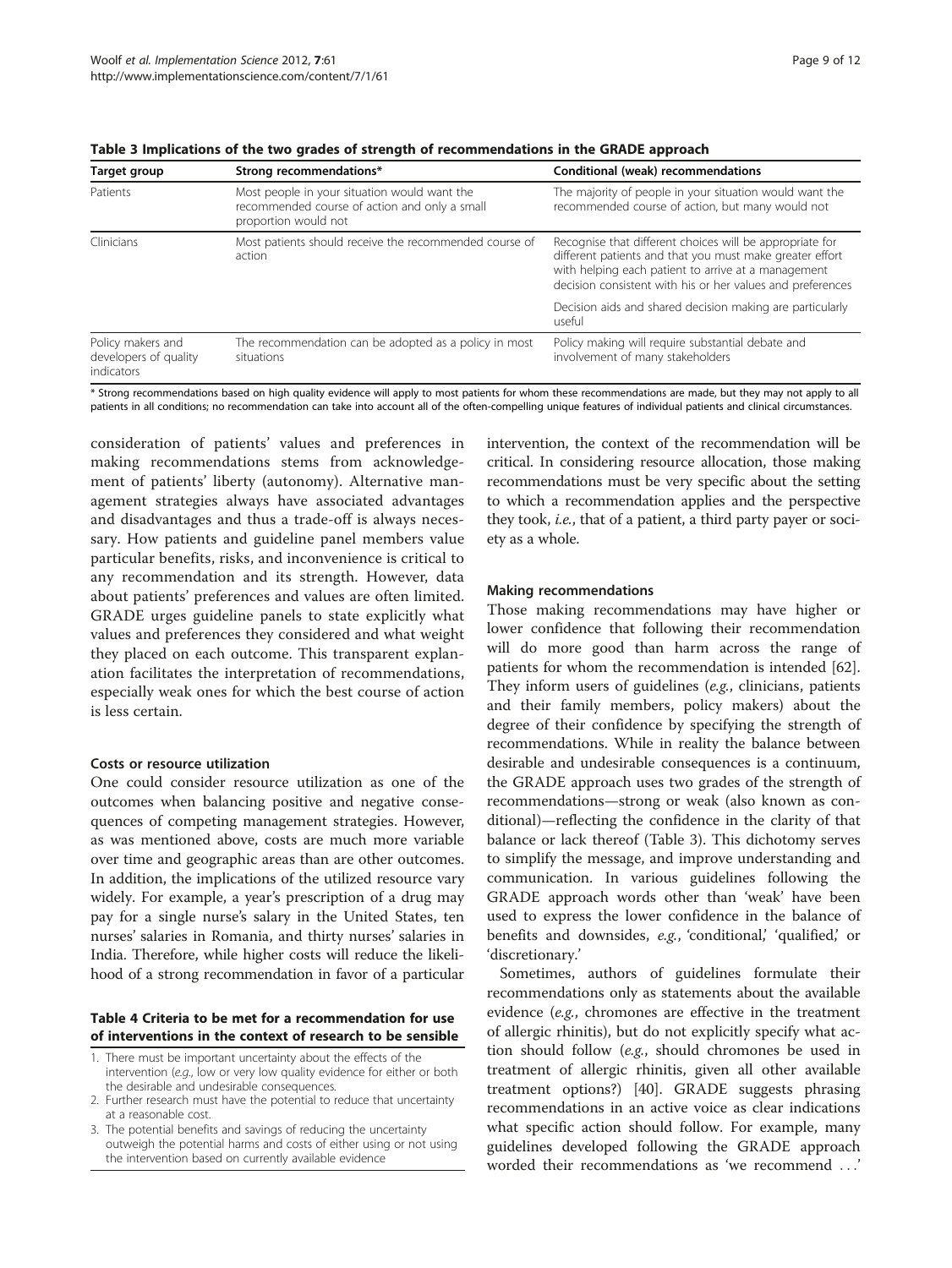<span id="page-9-0"></span>and 'we suggest ...' to distinguish strong from weak recommendations. Alternatives for strong recommendations include 'clinicians should ...' while weak recommendations can be phrased as 'clinicians might ...' or 'we conditionally recommend ....' Expressing the strength of recommendations may become even more challenging when they are formulated in languages other than English.

## Should guideline panels make recommendations in the face of very low-quality evidence?

In the face of very low-quality evidence, there is broad agreement that the option of not making a recommendation should be included for all guideline panels. However, higher-quality evidence may never be obtained, and physicians need guidance regardless of the quality of the underlying evidence. Ideally, guideline panels should use their best judgments to make specific and unambiguous recommendations (albeit conditional ones in the face of very low quality evidence) and transparently lay out the judgments they make. Some groups maintain that no recommendations should be made when the evidence is considered 'insufficient.' The USPSTF uses an 'insufficient evidence to make a recommendation' category. It is argued that it is too risky for a guideline panel to make a recommendation on low- or very low-quality when there is a substantial risk the panel may be wrong.

#### Research recommendations

There are not well-established criteria for guiding panels to make the determination of whether research should be done. Nonetheless, the criteria in Table [4](#page-8-0) must be met for a recommendation for use of interventions in the context of research to be sensible [[63](#page-11-0),[64](#page-11-0)]. The research recommendations should be detailed regarding the specific research questions that should be addressed, particularly which patient-important outcomes should be measured, and other relevant aspects of what research is needed [\[65\]](#page-11-0). Because the target audience for most guidelines is clinicians, the recommendations for research may seem misplaced and distracting among the recommendations related to practice. If this is the case, research recommendations could be placed in an appendix or special sections in the guideline directed at researchers and research funding agencies. A similar format decision should affect the design of executive summaries.

## Summary

In this paper, we have discussed the issues of identifying and synthesizing evidence: deciding what type of evidence and outcomes to include in guidelines; integrating values into a guideline; incorporating economic considerations; synthesis, grading, and presentation of evidence; and moving from evidence to recommendations. In the third and final paper in the series, we will discuss

the issues of: reviewing, reporting, and publishing guidelines; updating guidelines; and the two emerging issues of enhancing guideline implementability and how guidelines approach dealing with patients with co-morbid conditions.

#### Competing interests

MPE is Editor in Chief of Implementation Science; Jeremy Grimshaw is an Editorial Board member. All decisions on this paper were made by another editor. The authors have all been involved in guideline development for a range of different organizations. Holger Schunemann is, and Martin Eccles has been, a member of the GRADE Group.

#### Acknowledgements

This paper was originally written as part of a commissioned report to inform IOM (Institute of Medicine) 2011. Clinical Practice Guidelines We Can Trust. Washington, DC: The National Academies Press. JMG holds a Canada Research Chair in Health Knowledge Transfer and Uptake.

#### Author details

<sup>1</sup>Department of Family Medicine and Center on Human Needs, Virginia Commonwealth University, Richmond, VA, USA. <sup>2</sup>Departments of Clinical Epidemiology and Biostatistics and of Medicine, McMaster University, Hamilton, Canada. <sup>3</sup>Institute of Health and Society, Newcastle University, Baddiley-Clark Building, Richardson Road, Newcastle upon Tyne NE2 4AX, UK. 4 Clinical Epidemiology Program, Ottawa Hospital Research Institute, Ottawa, ON, Canada. <sup>5</sup>Department of Medicine, University of Ottawa, Ottawa, ON, Canada. <sup>6</sup>RAND Corporation, Santa Monica, CA 90407, USA. <sup>7</sup>Veterans Affairs Greater Los Angeles Healthcare System, Los Angeles, CA 90073, USA.

#### Authors' contributions

All authors contributed to the writing of this article and approved the final draft.

Received: 16 June 2011 Accepted: 4 July 2012 Published: 4 July 2012

#### References

- 1. Field MJ, Lohr KN, Committee to Advise the Public Health Service on Clinical Practice Guidelines IoM: Clinical practice guidelines: directions for a new program. Washington, D.C.: National Academy Press; 1990.
- 2. Shekelle PG, Woolf SH, Eccles M, Grimshaw J: Clinical quidelines: developing guidelines. BMJ 1999, 318:593–596.
- 3. The AGREE Collaboration, Writing Group, Cluzeau FA BJ, Brouwers M, Grol R, Mäkelä M, Littlejohns P, Grimshaw J, Hunt C: Development and validation of an international appraisal instrument for assessing the quality of clinical practice guidelines: the AGREE project. Quality and Safety in Health Care 2003, 12:18–23.
- 4. Brouwers MC, Kho ME, Browman GP, Burgers JS, Cluzeau F, Feder G, Fervers B, Graham ID, Grimshaw J, Hanna SE, et al: AGREE II: advancing guideline development, reporting and evaluation in health care. J Clin Epidemiol 2010, 63:1308–1311.
- Oxman AD, Fretheim A, Schünemann HJ: Improving the use of research evidence in guideline development: introduction. Health Res Policy Syst 2006, 4:12.
- 6. Shekelle PG, Schunemann H, Woolf SH, Eccles M, Grimshaw J: State of the art of CPG development and best practice standards. Washington: In Committee on Standards for Trustworthy Clinical Practice Guidelines commissioned paper; 2010.
- 7. IOM (Institute of Medicine): Clinical Practice Guidelines We Can Trust. In In Book Cinical Practice Guidelines We Can Trust. Edited by. Washington: The National Academies Press; 2011.
- 8. Eddy D: A manual for assessing health practices and designing practice policies: the explicit approach. Philadelphia, PA: American College of Physicians; 1992.
- 9. Woolf S: An organized analytic framework for practice guideline development: using the analytic logic as a guide for reviewing evidence, developing recommendations, and explaining the rationale. In Methodology Perspectives. Edited by McCormick KA, Moore SR, Siegel RA.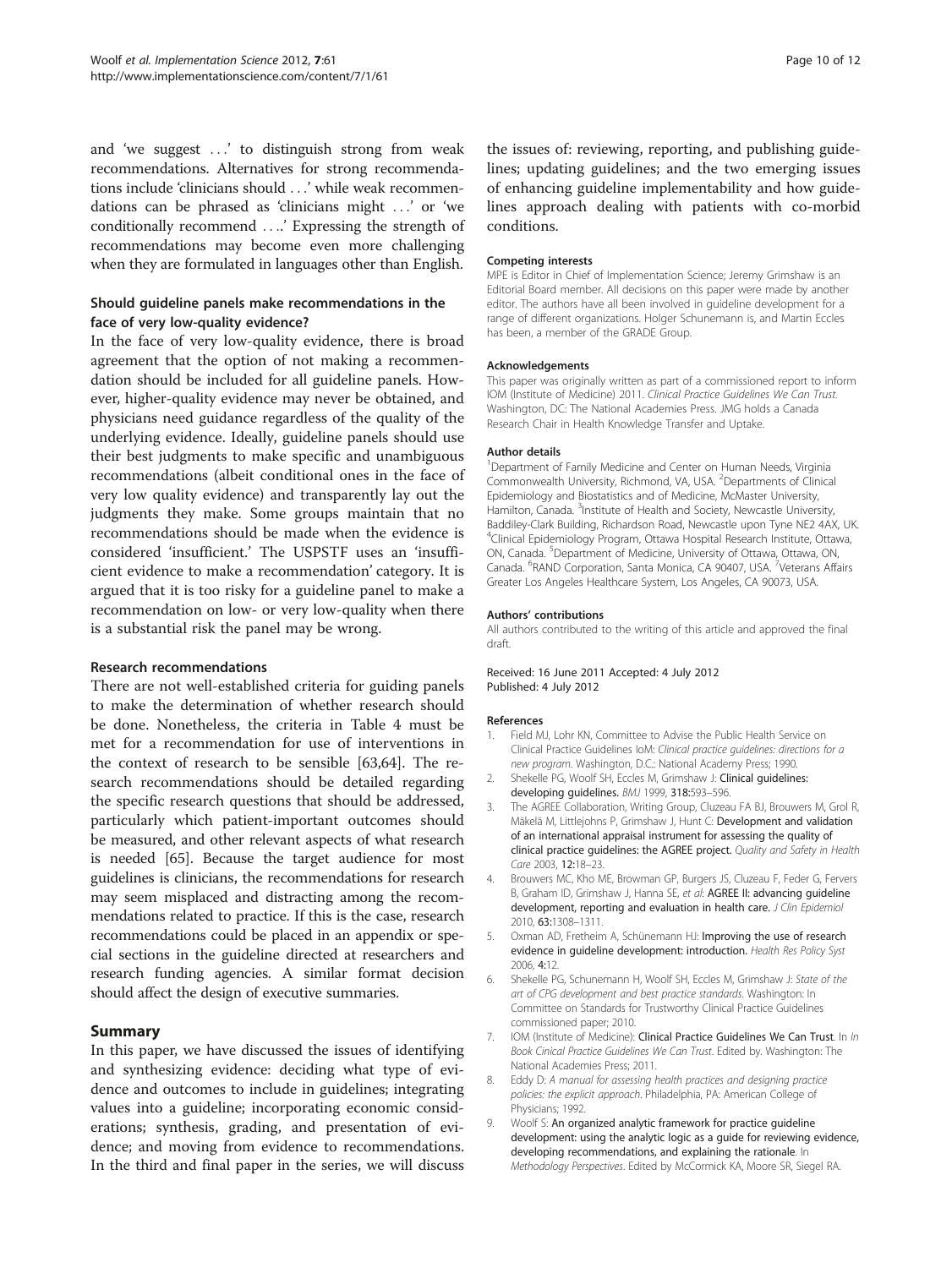<span id="page-10-0"></span>Rockville, MD: Agency for Health Care Policy and Research: AHCPR Publication No. 95–0009; 1995:105–113.

- 10. Battista RN, Fletcher SW: Making recommendations on preventive practices: Methodological issues. Am J Prev Med 1988, 4:53–67. discussion 68–76.
- 11. Blalock HJ (Ed): Causal models in the social sciences. 2nd edition. Chicago: Aldine; 1985.
- 12. Howard R, Matheson J: Readings on the principles and applications of decision analysis. Menlo Park, CA: Strategic Decisions Group; 1981.
- 13. Woolf S: AHCPR interim manual for clinical practice quideline development. Rockville, MD: Department of Health and Human Services (US): AHCPR Publication No. 91–0018; 1991.
- 14. Nelson HD, Haney EM, Dana T, Bougatsos C, Chou R: Screening for Osteoporosis: An Update for the U.S. Preventive Services Task Force. Ann Intern Med 2011, 154:356.
- 15. Hadorn DC, McCormick K, Diokno A: An annotated algorithm approach to clinical guideline development. JAMA 1992, 267:3311–3314.
- 16. Weinstein MC FH, Elstein AS, Frazier HS, Neuhauser D, Neutra RR, McNeil BJ: Clinical Decision Analysis. Philadelphia: W. B. Saunders; 1980.
- 17. Whitlock EP, Lin JS, Chou R, Shekelle P, Robinson KA: Using existing systematic reviews in complex systematic reviews. Ann Intern Med 2008, 148:776–782.
- 18. Nelson HD, Tyne K, Naik A, Bougatsos C, Chan BK, Humphrey L: Screening for breast cancer: an update for the U.S. Preventive Services Task Force. Ann Intern Med 2009, 151:727–737. W237-742.
- 19. Woolf SH: The 2009 breast cancer screening recommendations of the US Preventive Services Task Force. JAMA 2010, 303:162-163.
- 20. Woolf SH, George JN: Evidence-based medicine. Interpreting studies and setting policy. Hematol Oncol Clin North Am 2000, 14:761–784.
- 21. Calonge N, Randhawa G: The meaning of the U.S. Preventive Services Task Force grade I recommendation: screening for hepatitis C virus infection. Ann Intern Med 2004, 141:718–719.
- 22. Cuervo LG, Clarke M: Balancing benefits and harms in health care. BMJ 2003, 327:65-66
- 23. Carlsen B, Norheim OF: 'What lies beneath it all?'–an interview study of GPs' attitudes to the use of guidelines. BMC Health Serv Res 2008, 8:218.
- 24. Kassirer JP, Pauker SG: The toss-up. N Engl J Med 1981, 305:1467-1469. 25. Kassirer JP: Incorporating patients' preferences into medical decisions. N Engl J Med 1994, 330:1895–1896.
- 26. Pauker SG, Kassirer JP: Contentious screening decisions: does the choice matter? N Engl J Med 1997, 336:1243–1244.
- 27. Laine C, Davidoff F: Patient-centered medicine. A professional evolution. JAMA 1996, 275:152–156.
- 28. Frosch DL, Kaplan RM: Shared decision making in clinical medicine: past research and future directions. Am J Prev Med 1999, 17:285–294.
- 29. Braddock CH 3rd, Edwards KA, Hasenberg NM, Laidley TL, Levinson W: Informed decision making in outpatient practice: time to get back to basics. JAMA 1999, 282:2313–2320.
- 30. Sheridan SL, Harris RP, Woolf SH: Shared decision making about screening and chemoprevention. a suggested approach from the U.S. Preventive Services Task Force. Am J Prev Med 2004, 26:56-66.
- 31. Hibbard JH: Engaging health care consumers to improve the quality of care. Med Care 2003, 41:161-170.
- 32. Coulter A: The Autonomous Patient: Ending Paternalism in Medical Care. In Book The Autonomous Patient. In Ending Paternalism in Medical Care. Edited by. City: Nuffield Trust; 2002.
- 33. Field MJ, Lohr KN: Committee on Clinical Practice Guidelines IOM: Guidelines for Clinical Practice: From Development to Use. Washington, D.C.: The National Academies Press; 1992.
- 34. Eccles M, Mason J: How to develop cost-conscious guidelines. Health Technol Assess 2001, 5:1–69.
- McDonald CJ, Overhage JM: Guidelines you can follow and can trust. An ideal and an example. JAMA 1994, 271:872–873.
- 36. Grol R, Dalhuijsen J, Thomas S, Veld C, Rutten G, Mokkink H: Attributes of clinical guidelines that influence use of guidelines in general practice: observational study. BMJ 1998, 317:858–861.
- 37. Shekelle PG, Kravitz RL, Beart J, Marger M, Wang M, Lee M: Are nonspecific practice guidelines potentially harmful? A randomized comparison of the effect of nonspecific versus specific guidelines on physician decision making. Health Serv Res 2000, 34:1429–1448.
- 38. Michie S, Johnston M: Changing clinical behaviour by making guidelines specific. BMJ 2004, 328:343–345.
- 39. Oxman AD, Schunemann HJ, Fretheim A: Improving the use of research evidence in guideline development: 14. Reporting guidelines. Health Res Policy Syst 2006, 4:26.
- 40. Hussain T, Michel G, Shiffman RN: The Yale Guideline Recommendation Corpus: a representative sample of the knowledge content of guidelines. Int J Med Inform 2009, 78:354–363.
- 41. Promoting Transparent and Actionable Clinical Practice Guidelines: Viewpoint from the National Guideline Clearinghouse/National Quality Measures Clearinghouse (NGC/NQMC) Editorial Board.: ; [\[http://www.](http://www.guidelines.gov/expert/expert-commentary.aspx?id=24556) [guidelines.gov/expert/expert-commentary.aspx?id=24556](http://www.guidelines.gov/expert/expert-commentary.aspx?id=24556)].
- 42. National Institute for Health and Clinical Excellence: Guidance.: ; [[http://](http://www.nice.org.uk/guidance) [www.nice.org.uk/guidance/](http://www.nice.org.uk/guidance)].
- 43. Eddy DM: Screening for cervical cancer. Ann Intern Med 1990, 113: 214–226.
- 44. Schunemann HJ, Best D, Vist G, Oxman AD: Letters, numbers, symbols and words: how to communicate grades of evidence and recommendations. CMAJ 2003, 169:677–680.
- 45. Akl EA, Maroun N, Guyatt G, Oxman AD, Alonso-Coello P, Vist GE, Devereaux PJ, Montori VM, Schunemann HJ: Symbols were superior to numbers for presenting strength of recommendations to health care consumers: a randomized trial. J Clin Epidemiol 2007, 60:1298–1305.
- Anonymous: Canadian Task Force on the Periodic Health Examination. The periodic health examination. CMAJ 1979, 121:1193–1254.
- 47. West S, King V, Carey T, Lohr K, McKoy N, Sutton S, et al: Systems to Rate the Strength of Scientific Evidence. In Systems to Rate the Strength of Scientific Evidence. Edited by. Rockville: Agency for Healthcare Research and Quality (US); 2002.
- 48. Shukla V, Bai A, Milne S, Wells G: Systematic review of the evidence grading system for grading level of evidence. German J Evidence and Quality in Health care 2008, 102:43.
- 49. Atkins D, Best D, Briss PA, Eccles M, Falck-Ytter Y, Flottorp S, Guyatt GH, Harbour RT, Haugh MC, Henry D, et al: Grading quality of evidence and strength of recommendations. BMJ 2004, 328:1490.
- 50. Schunemann HJ, Fretheim A, Oxman AD: Improving the use of research evidence in guideline development: 9. Grading evidence and recommendations. Health Res Policy Syst 2006, 4:12.
- 51. Brozek JL, Akl EA, Jaeschke R, Lang DM, Bossuyt P, Glasziou P, Helfand M, Ueffing E, Alonso-Coello P, Meerpohl J, et al: Grading quality of evidence and strength of recommendations in clinical practice guidelines: Part 2 of 3. The GRADE approach to grading quality of evidence about diagnostic tests and strategies. Allergy 2009, 64:1109–1116.
- 52. Brozek JL, Akl EA, Alonso-Coello P, Lang D, Jaeschke R, Williams JW, Phillips B, Lelgemann M, Lethaby A, Bousquet J, et al: Grading quality of evidence and strength of recommendations in clinical practice guidelines. Part 1 of 3. An overview of the GRADE approach and grading quality of evidence about interventions. Allergy 2009, 64:669–677.
- 53. Jaeschke R, Guyatt GH, Dellinger P, Schunemann H, Levy MM, Kunz R, Norris S, Bion J: Use of GRADE grid to reach decisions on clinical practice guidelines when consensus is elusive. BMJ 2008, 337:a744.
- 54. Guyatt GH, Oxman AD, Vist GE, Kunz R, Falck-Ytter Y, Alonso-Coello P, Schunemann HJ: GRADE: an emerging consensus on rating quality of evidence and strength of recommendations. BMJ 2008, 336:924–926.
- 55. Guyatt GH, Oxman AD, Kunz R, Vist GE, Falck-Ytter Y, Schunemann HJ: What is 'quality of evidence' and why is it important to clinicians? BMJ 2008, 336:995–998.
- 56. Schunemann HJ, Hill SR, Kakad M, Vist GE, Bellamy R, Stockman L, Wisloff TF, Del Mar C, Hayden F, Uyeki TM, et al: Transparent development of the WHO rapid advice guidelines. PLoS Med 2007, 4:e119.
- 57. Schunemann HJ, Jaeschke R, Cook DJ, Bria WF, El-Solh AA, Ernst A, Fahy BF, Gould MK, Horan KL, Krishnan JA, et al: An official ATS statement: grading the quality of evidence and strength of recommendations in ATS guidelines and recommendations. Am J Respir Crit Care Med 2006, 174:605–614.
- 58. Krahn M, Naglie G: The next step in guideline development: incorporating patient preferences. JAMA 2008, 300:436–438.
- 59. Schunemann HJ, Fretheim A, Oxman AD: Improving the use of research evidence in guideline development: 10. Integrating values and consumer involvement. Health Res Policy Syst 2006, :4.
- 60. Puhan MA, Garcia-Aymerich J, Frey M, ter Riet G, Anto JM, Agusti AG, Gomez FP, Rodriguez-Roisin R, Moons KG, Kessels AG, Held U: Expansion of the prognostic assessment of patients with chronic obstructive